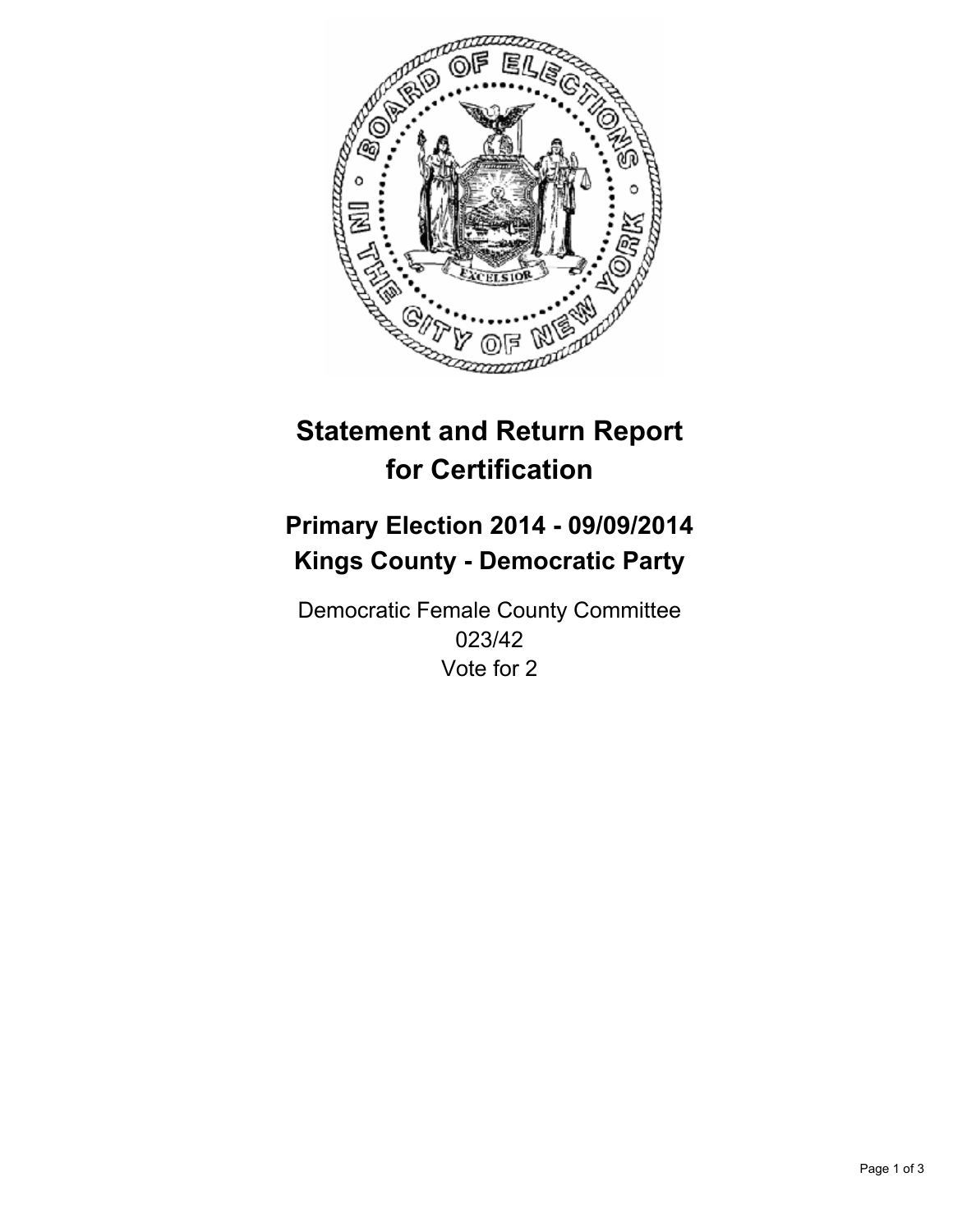

### **Assembly District 42**

| <b>PUBLIC COUNTER</b>                                    | 110      |
|----------------------------------------------------------|----------|
| <b>EMERGENCY</b>                                         | 0        |
| ABSENTEE/MILITARY                                        | 3        |
| <b>FEDERAL</b>                                           | 0        |
| <b>SPECIAL PRESIDENTIAL</b>                              | 0        |
| <b>AFFIDAVIT</b>                                         | $\Omega$ |
| <b>Total Ballots</b>                                     | 113      |
| Less - Inapplicable Federal/Special Presidential Ballots | 0        |
| <b>Total Applicable Ballots</b>                          | 113      |
| <b>JENNIFER M. BERKLEY</b>                               | 34       |
| <b>JEAN FOLKES</b>                                       | 30       |
| <b>GLORIA CAMPBELL</b>                                   | 32       |
| ANDREA PFEIFER (WRITE-IN)                                | 1        |
| <b>JULIAN BIRNBAUM (WRITE-IN)</b>                        | 1        |
| MARY LUTZ (WRITE-IN)                                     | 1        |
| PETER KINOY (WRITE-IN)                                   | 1        |
| <b>Total Votes</b>                                       | 100      |
| Unrecorded                                               | 126      |